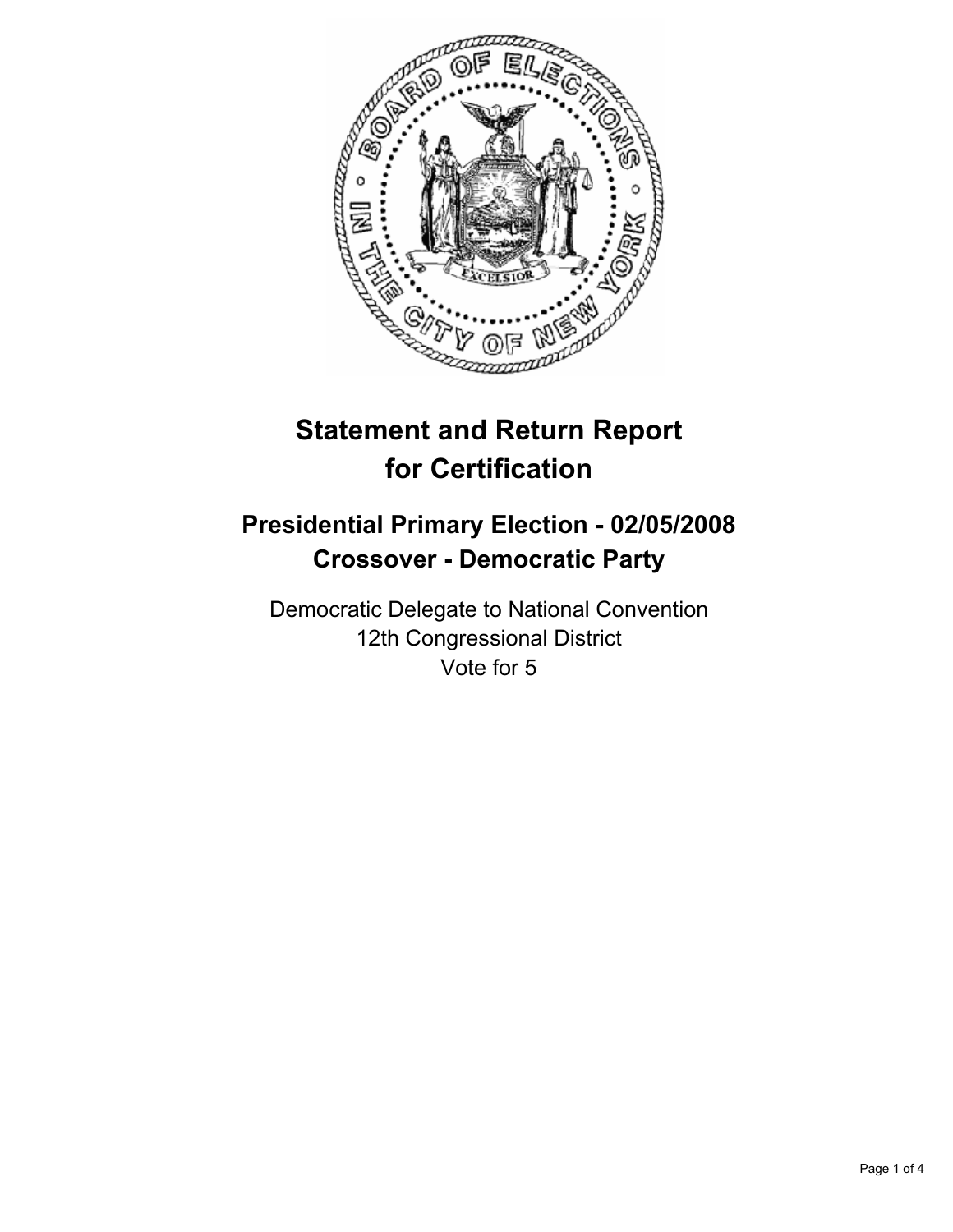

#### **12th Congressional District**

| <b>New York County</b>                               |         |
|------------------------------------------------------|---------|
| <b>EMERGENCY</b>                                     | 192     |
| ABSENTEE/MILITARY                                    | 133     |
| <b>FEDERAL</b>                                       | 34      |
| AFFIDAVIT                                            | 448     |
| MARTIN MALAVE DILAN (M) - PLEDGED TO SUPPORT CLINTON | 5,187   |
| ROSIE MENDEZ (F) - PLEDGED TO SUPPORT CLINTON        | 6,119   |
| LUIS GARDEN-ACOSTA (M) - PLEDGED TO SUPPORT CLINTON  | 5,097   |
| CHUNG SETO (F) - PLEDGED TO SUPPORT CLINTON          | 4,997   |
| CHARLES OBER (M) - PLEDGED TO SUPPORT CLINTON        | 4,367   |
| PAUL NEWELL (M) - PLEDGED TO SUPPORT OBAMA           | 2,510   |
| ALLISON C DAVIS (F) - PLEDGED TO SUPPORT OBAMA       | 2,547   |
| MATTHEW COWHERD (M) - PLEDGED TO SUPPORT OBAMA       | 2,412   |
| RACHEL E LAUTER (F) - PLEDGED TO SUPPORT OBAMA       | 2,508   |
| DANIEL W TIETZ (M) - PLEDGED TO SUPPORT OBAMA        | 2.249   |
| <b>Total Votes</b>                                   | 37,993  |
| <b>Kings County</b>                                  |         |
| <b>EMERGENCY</b>                                     | 343     |
| ABSENTEE/MILITARY                                    | 559     |
| <b>FEDERAL</b>                                       | 147     |
| AFFIDAVIT                                            | 1,660   |
| MARTIN MALAVE DILAN (M) - PLEDGED TO SUPPORT CLINTON | 18,913  |
| ROSIE MENDEZ (F) - PLEDGED TO SUPPORT CLINTON        | 18,390  |
| LUIS GARDEN-ACOSTA (M) - PLEDGED TO SUPPORT CLINTON  | 17,149  |
| CHUNG SETO (F) - PLEDGED TO SUPPORT CLINTON          | 16,417  |
| CHARLES OBER (M) - PLEDGED TO SUPPORT CLINTON        | 15,813  |
| PAUL NEWELL (M) - PLEDGED TO SUPPORT OBAMA           | 11,707  |
| ALLISON C DAVIS (F) - PLEDGED TO SUPPORT OBAMA       | 12,075  |
| MATTHEW COWHERD (M) - PLEDGED TO SUPPORT OBAMA       | 11,611  |
| RACHEL E LAUTER (F) - PLEDGED TO SUPPORT OBAMA       | 12,008  |
| DANIEL W TIETZ (M) - PLEDGED TO SUPPORT OBAMA        | 11,358  |
|                                                      | 145,441 |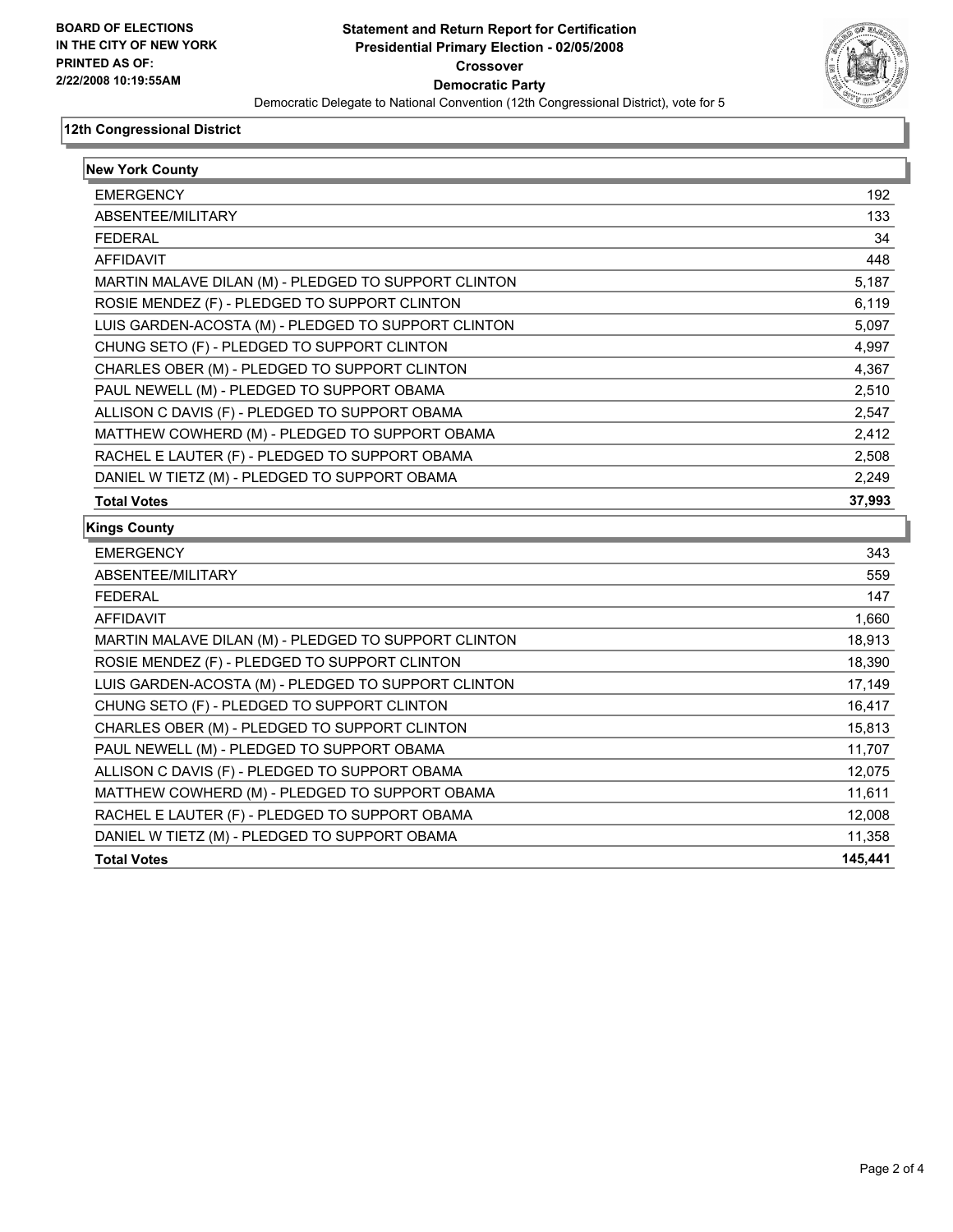

## **12th Congressional District**

| Queens County                                        |        |
|------------------------------------------------------|--------|
| <b>EMERGENCY</b>                                     | 47     |
| ABSENTEE/MILITARY                                    | 69     |
| FEDERAL                                              | 21     |
| AFFIDAVIT                                            | 181    |
| MARTIN MALAVE DILAN (M) - PLEDGED TO SUPPORT CLINTON | 3,684  |
| ROSIE MENDEZ (F) - PLEDGED TO SUPPORT CLINTON        | 3,850  |
| LUIS GARDEN-ACOSTA (M) - PLEDGED TO SUPPORT CLINTON  | 3,616  |
| CHUNG SETO (F) - PLEDGED TO SUPPORT CLINTON          | 3,451  |
| CHARLES OBER (M) - PLEDGED TO SUPPORT CLINTON        | 3,408  |
| PAUL NEWELL (M) - PLEDGED TO SUPPORT OBAMA           | 1,081  |
| ALLISON C DAVIS (F) - PLEDGED TO SUPPORT OBAMA       | 1,086  |
| MATTHEW COWHERD (M) - PLEDGED TO SUPPORT OBAMA       | 1,029  |
| RACHEL E LAUTER (F) - PLEDGED TO SUPPORT OBAMA       | 1,110  |
| DANIEL W TIETZ (M) - PLEDGED TO SUPPORT OBAMA        | 1,052  |
| <b>Total Votes</b>                                   | 23,367 |
|                                                      |        |